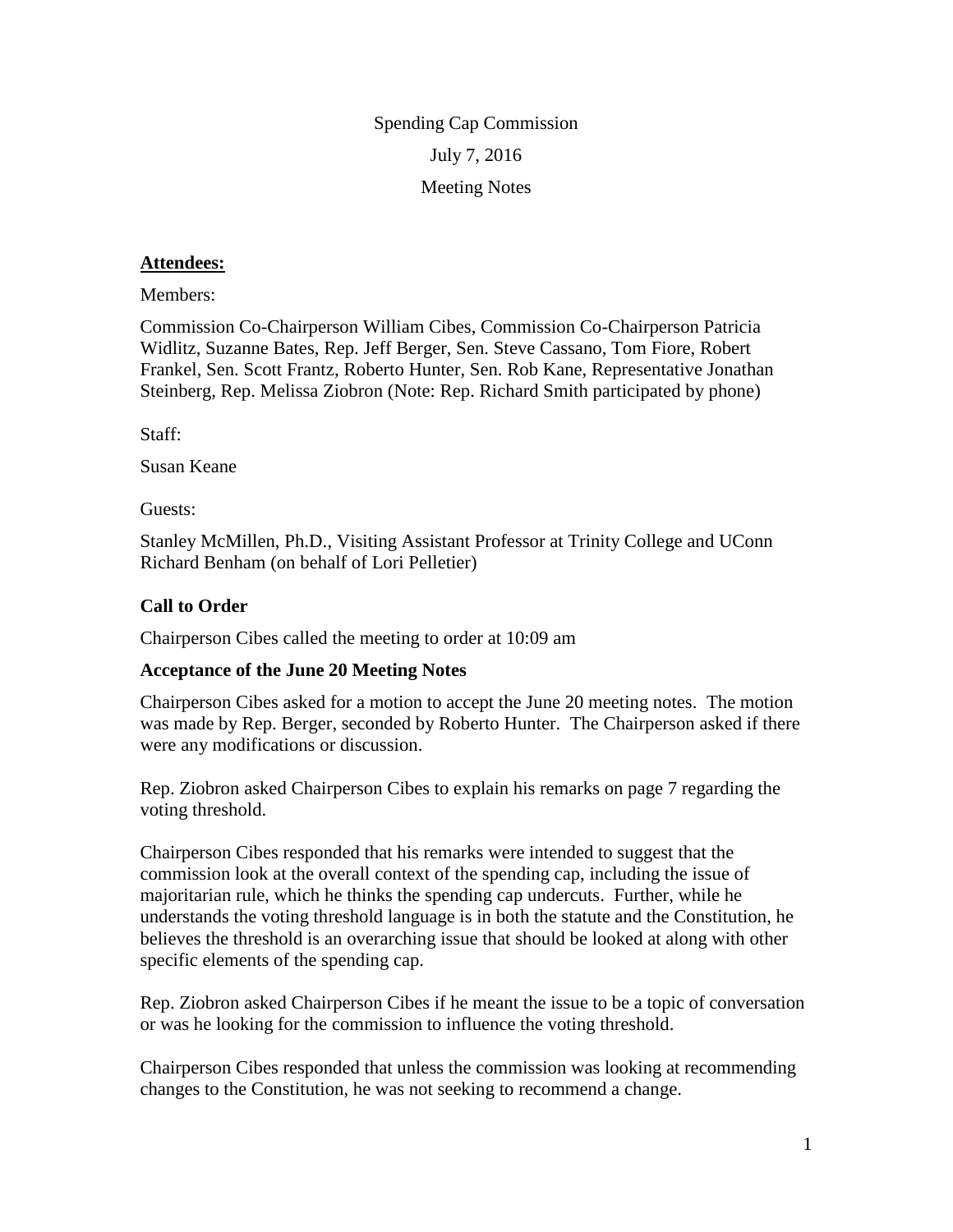Seeing no further discussion, the meeting notes were approved by voice vote, with Sen. Kane and Rep. Ziobron abstaining.

Chairperson Cibes then introduced Stanley McMillen, who gave a presentation on Connecticut's Spending Cap. Dr. McMillen, a Visiting Assistant Professor at Trinity College and the University of Connecticut, was the lead researcher on the CT Center for Economic Analysis (CCEA) 2005 report on CT's spending cap. (Dr. McMillen's PowerPoint presentation is located on the Spending Cap Commission website).

Following Dr. McMillen's presentation, Chairperson Cibes raised another implication of Baumol's cost disease that he believed was offered by Baumol in a subsequent paper. He stated it was his understanding that while wages in productive industries rise, there is a tendency for wages in stagnant industries to rise as rapidly as in the productive sectors of the economy. Relatively, that means the cost of services rises more than the cost of goods in the productive sector. He asked Dr. McMillen if that was correct.

Dr. McMillen responded that they do rise and they grow in tandem. He added that the question is "are consumers getting more value from the services than they did before". They may be getting the same service, but they are paying more for it.

Chairperson Cibes referenced *Digital Deflation*, which he believes argues that in digital industries (where there is higher productivity because of digitization) the costs of goods in that sector decreases. He stated that was not the case in person-to-person services, such as education and healthcare, so that there isn't a deflation in the cost of much of what government does. Further, he stated that in order to see that kind of deflation, there would have to be a decrease or stagnation in the wages paid to services providers, and if so, workers would abandon the service industries to go into high productive industries.

Dr. McMillen concurred with Chairperson Cibes' remarks.

Rep. Steinberg stated that the commission's challenge is to choose a basis for the spending cap that is as accurate as possible. Given the various models the commission is reviewing, he asked Dr. McMillen for guidance on choosing a model or models that address Connecticut's perspective.

Dr. McMillen replied that it would depend on whether the model limits revenue or limits spending. He stated that some states limit revenue, which limits spending implicitly, while others limit spending explicitly. For limiting revenue, he would recommend using the adjusted personal income as the measure, which is what Massachusetts used. He stated that personal income, which is the measure the state is using now, omits realized capital gains and the residence adjustment. For limiting spending for goods and services government purchases, he would recommend using the implicit price deflator. He suggested perhaps augmenting the measure with a medical cost deflator or the growth of Medicaid costs as a way to grow expenditures for those things that government has to pay for.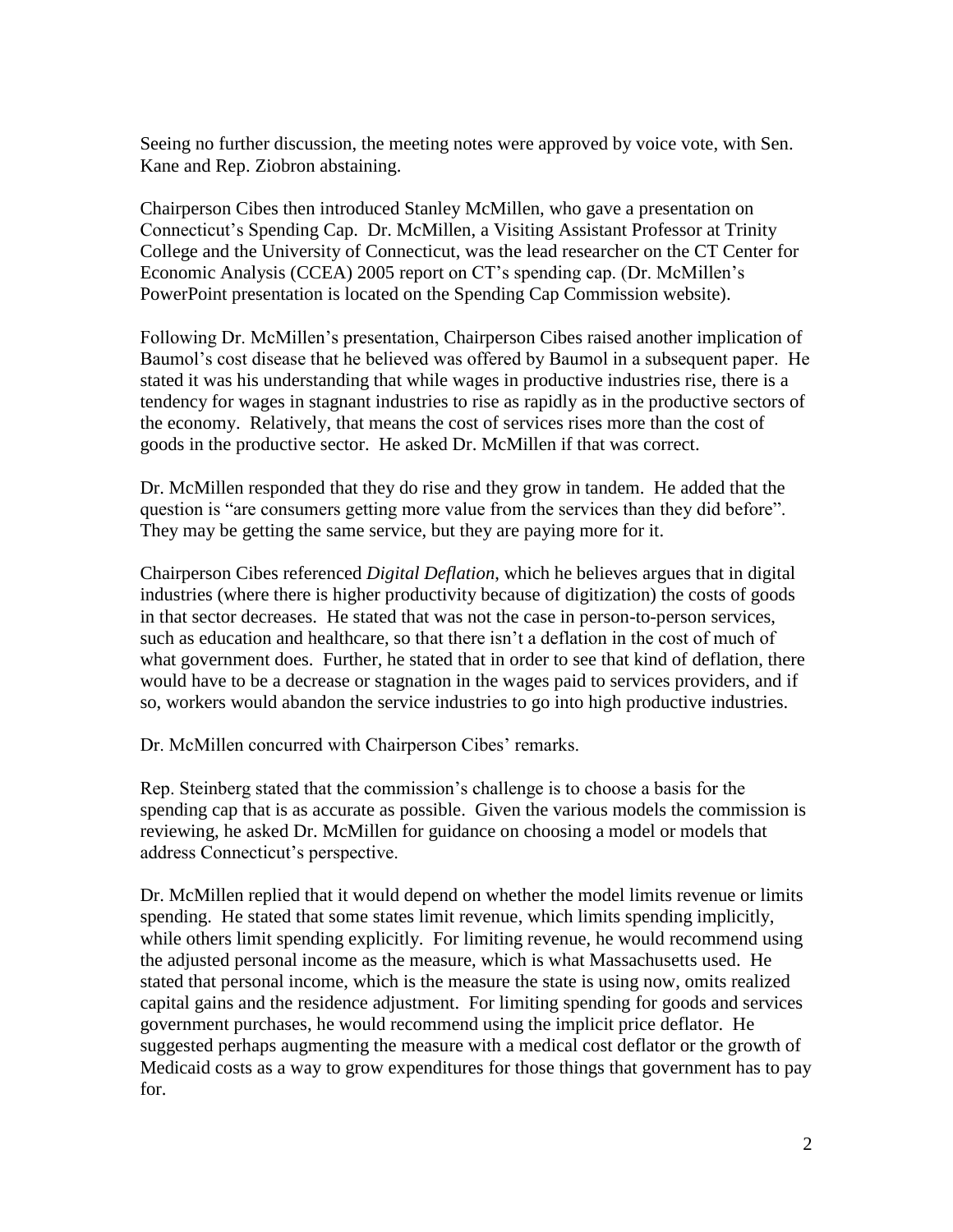Rep. Steinberg asked if any state or entity tried a blended approach that takes into account both aspects.

Dr. McMillen replied that Appendix 1 of the CCEA report describes the spending rules of other states. He shared that some states have either a revenue limit or a spending limit and that some states have both.

Chairperson Cibes stated he had two comments to share. First, Connecticut has a spending cap, not a revenue cap. The spending cap is the Constitutional provision and the commission is charged with recommending definitions for the elements of the cap. Second, he reminded members that early in the process an NCSL paper had been distributed, which summarizes tax and expenditure limitations (TELS) imposed by states. He added that the NCSL paper analyzes the benefits and costs of TELS.

Rep. Steinberg expressed the hope that the commission's recommendations don't experience the same outcome as the Tax Panel's recommendations, as the panel's recommendations did not result in policy changes. He believes that while an important part of the process is for members to understand the assumptions and choices that the commission needs to make, equally important is that there be some mechanism that leads to conversations once the commission's recommendations have been submitted. He observed that Dr. McMillen's comments indicate that both spending and revenues need to be addressed in some coordinated fashion in order to achieve a sustainable budget. In addition, Rep. Steinberg expressed his frustration that the commission is looking at different factors that are going to exist somewhat in a vacuum, but that will need some practical application.

Chairperson Widlitz agreed with Rep. Steinberg's comments regarding the need for tax policy and spending policy to be looked at together. She remarked that the commission is charged with looking at the spending cap and a way to allow state government to meet the needs of state residents, yet not overburden state taxpayers. Further, she commented that after each presentation to the commission, members come back to the question of "how do we address both needs".

Dr. McMillen suggested that one way might be to combine indices for revenue and expenditures, thereby creating a blended index.

Chairperson Cibes replied that the Constitution addresses both revenue and expenditures, as the cap on spending should be the greater of the 5 year average growth in personal income or the 1 year growth in inflation. He stated that it is definition of personal income and the definition of inflation that the commission is charged with examining. He commented that as corporate income and other income are not included in the measure of personal income, they are outside the bounds of the commission.

Dr. McMillen responded that the Constitution does not define the measure of personal income. He remarked that there are many measures of personal income. Without there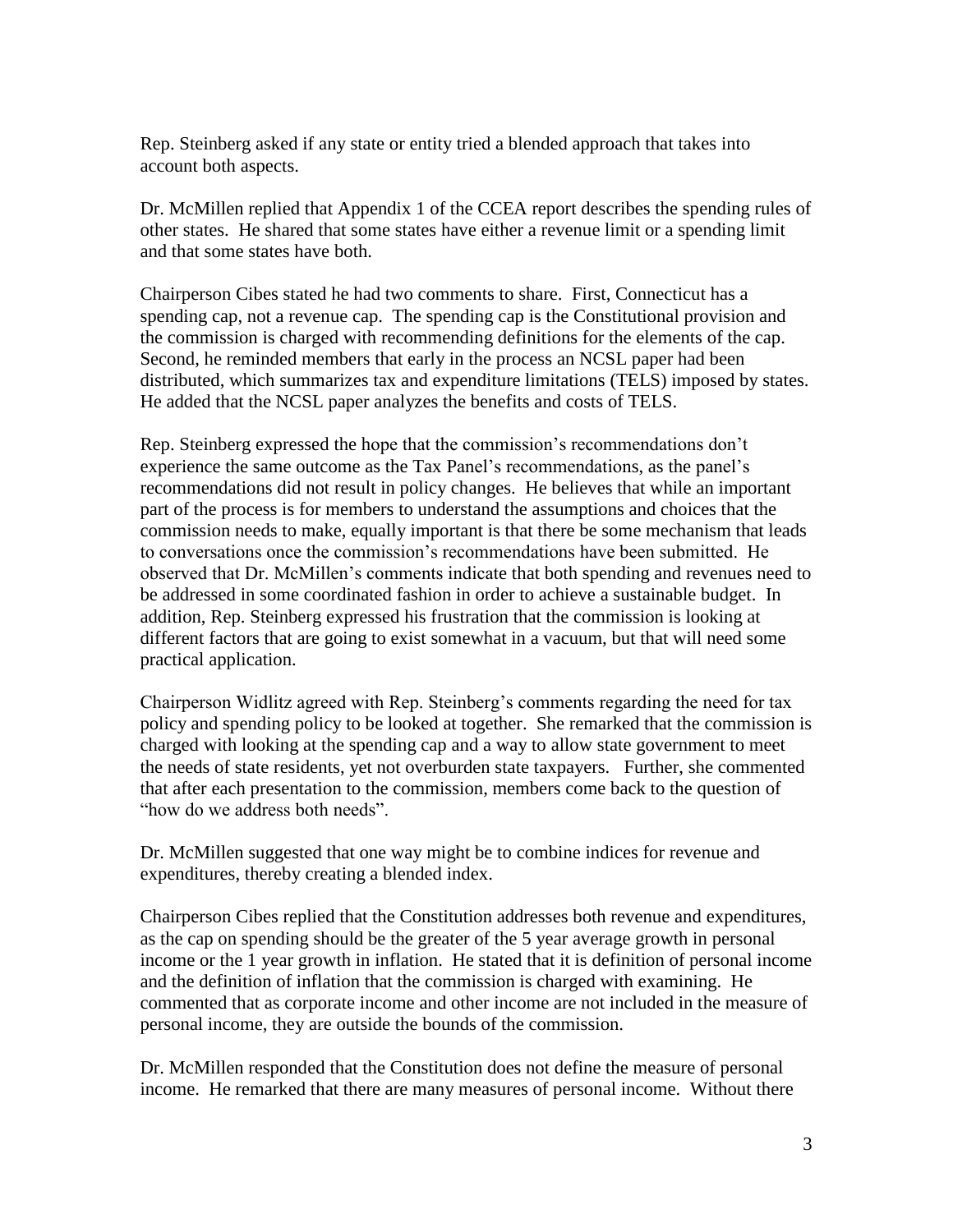being specifics, he offered that the commission may be free to choose what measure to use, both for personal income and inflation.

Rep. Steinberg suggested that the commission might recommend a constitutional change if it thought that was appropriate.

Tom Fiore and Dr. McMillen discussed aspects of Baumol's cost disease and the implications of having an economy based on low growth industries and the effect on revenue raising capacity.

Mr. Fiore then commented that the spending cap has two components – a spending limit and a balanced budget requirement. He remarked that perhaps Baumol's cost disease applies more toward the balanced budget requirement to the extent that the revenue necessary to support state government would be generated if the state had industries that were in high productive areas.

Dr. McMillen replied that Baumol talked about the structure of the economy and the interplay between service producing sectors and goods producing sectors. He spoke of the evolution of the economy, citing agriculture as an example of a goods producing sector that has been dramatically changed due to mechanization and scientific and technological advancements. On the other hand, service producing sectors, such as hair cutting and artistic performances, are not impacted by similar advancements. Further, he stated that as the shares of service producing industries grow, productivity growth slows because service producing sectors are slow growing. If an economy was entirely service producing, he advised that an entity would want the highest value added services industries, like financial services and technology services, to support the tax base.

Mr. Fiore noted that in the 2005 CCEA paper the team added two factors to the state and local government index – Medicaid expenditures in Connecticut and Connecticut enrollment growth in Medicaid. He asked Dr. McMillen to comment on why Connecticut data was chosen, rather than nationwide growth data.

Dr. McMillen replied that the study was Connecticut-centric, and pointed out that the team looked at personal income in Connecticut. He stated that the implicit price deflator exists only on the national level; however, Vermont found that it closely tracks the composition of their spending. Further, he commented that to be realistic, revenues and/or expenditures for the state should be tracked, as the national picture might be very different. He explained that one reason for the difference might be demographics. That would be a reason to be Connecticut-centric.

Suzanne Bates remarked that technological advances are not only affecting manufacturing, but are starting to affect service industries. She commented that technological changes don't seem to have affected government in the same way or produced efficiencies in government spending. She thinks there are some barriers to changing government that don't necessarily exist in the private sector, such as a low trust factor to change in government, while the private sector embraces change more easily.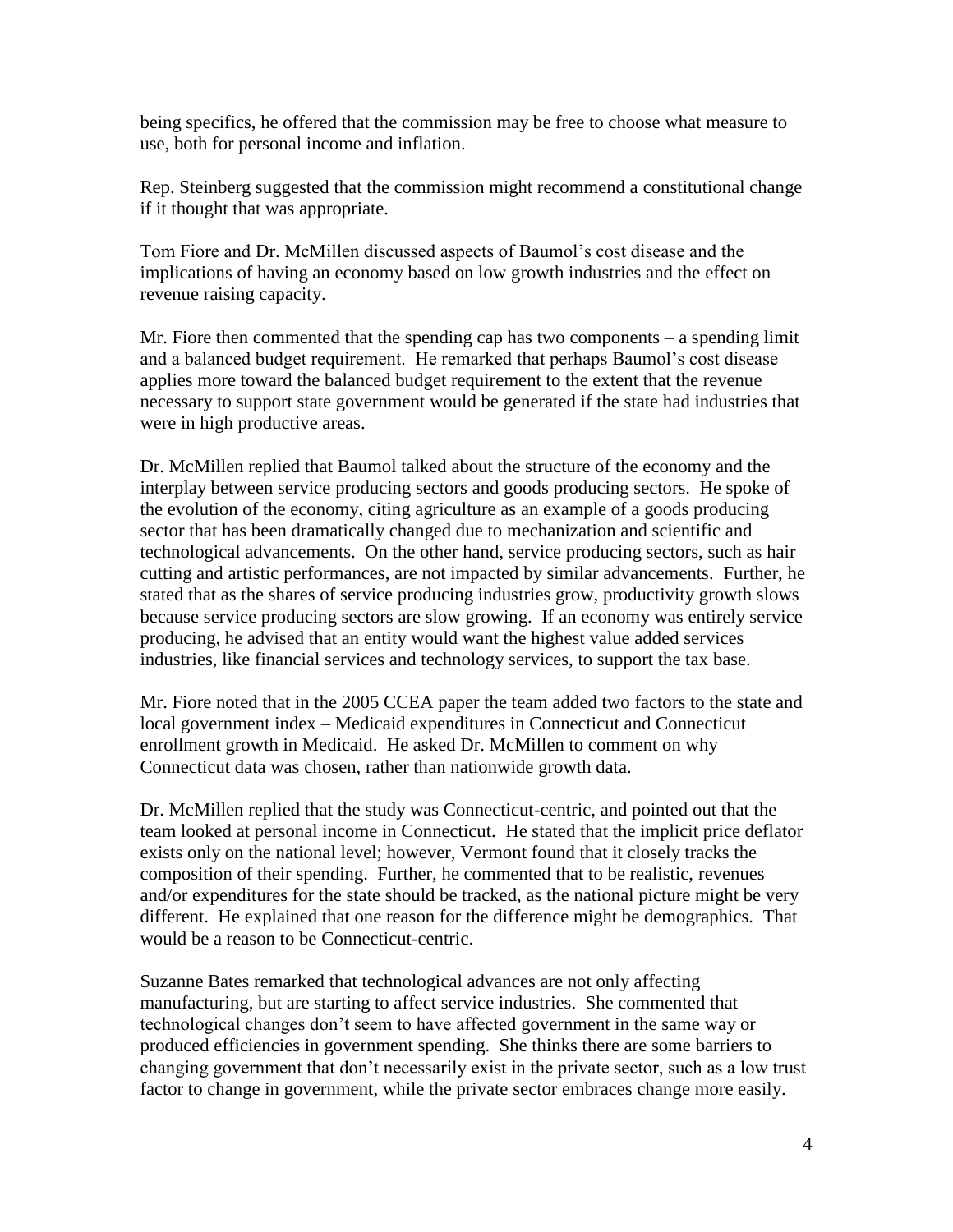She believes that the public should be able to have a level of expectation that efficiencies can be realized in government.

Chairperson Cibes remarked that he wanted to follow-up on Ms. Bates remarks by shifting the focus of the discussion from the economy in general to applying Baumol's cost disease to the cost of government. He stated that Ms. Bates comments were "right on", and agreed that government should always be seeking efficiencies. He cautioned that sometimes the cost of implementing digitization is great and doesn't always produce the desired outcomes. He cited the attempts by the Department of Motor Vehicles and the Department of Social Services to upgrade their computer systems that were not particularly productive or efficient. In addition, Chairperson Cibes stated that in terms of the cost of services government provides (face-to-face services, such as education and health care), Baumol's subsequent analysis concluded (hypothetically – and Professor Nordhaus' analysis perhaps confirms) that the cost of government services continues to increase faster than the rate of inflation. He believes that may have an impact on the types of limitations on expenditures the commission would suggest, and that perhaps the limitations can't be as strict with respect to inflation because of the basket of goods and services government provides. He suggested that the commission needs to look at the issue closely.

Dr. McMillen agreed: inflation has been almost zero in recent years, but education and health care costs continue to grow. However, he asserted that there is definitely room for efficiency improvements in government.

Chairperson Cibes remarked that there have been a number of attempts to achieve efficiency improvements in recent years – not all of them successful.

Rep. Steinberg remarked that he has seen some limited success by agencies in achieving efficiencies. He shared that the Department of Energy and Environmental Protection went through a LEAN analysis in an effort to streamline its regulatory process. He posited that there are opportunities for the legislature to mandate similar "introspection" regarding agency processes. He thanked Dr. McMillen for his comments.

Chairperson Cibes commented that the number of reports Dr. McMillen provided to the commission gives it a number of opportunities for further discussion. He said that he thought the 2005 CCEA report made a good point of including state and local government in the deflator index. He believes it was important to distinguish the basket of goods and services that consumers buy and the basket of goods and services that government buys. Further, he believes that the commission needs to look more carefully at the memo from the New England Public Policy Center (NEPPC) regarding the pros and cons of various measures of personal income. He remarked that the memo points to a number of areas where the personal income measure can be adjusted. Chairperson Cibes noted that he thinks it makes a lot of sense to include realized capital gains. He also believes that the source of income – the residence adjustment – should be considered because the BEA measure of personal income includes the income of residents wherever earned. That measure would include income earned by Connecticut residents who work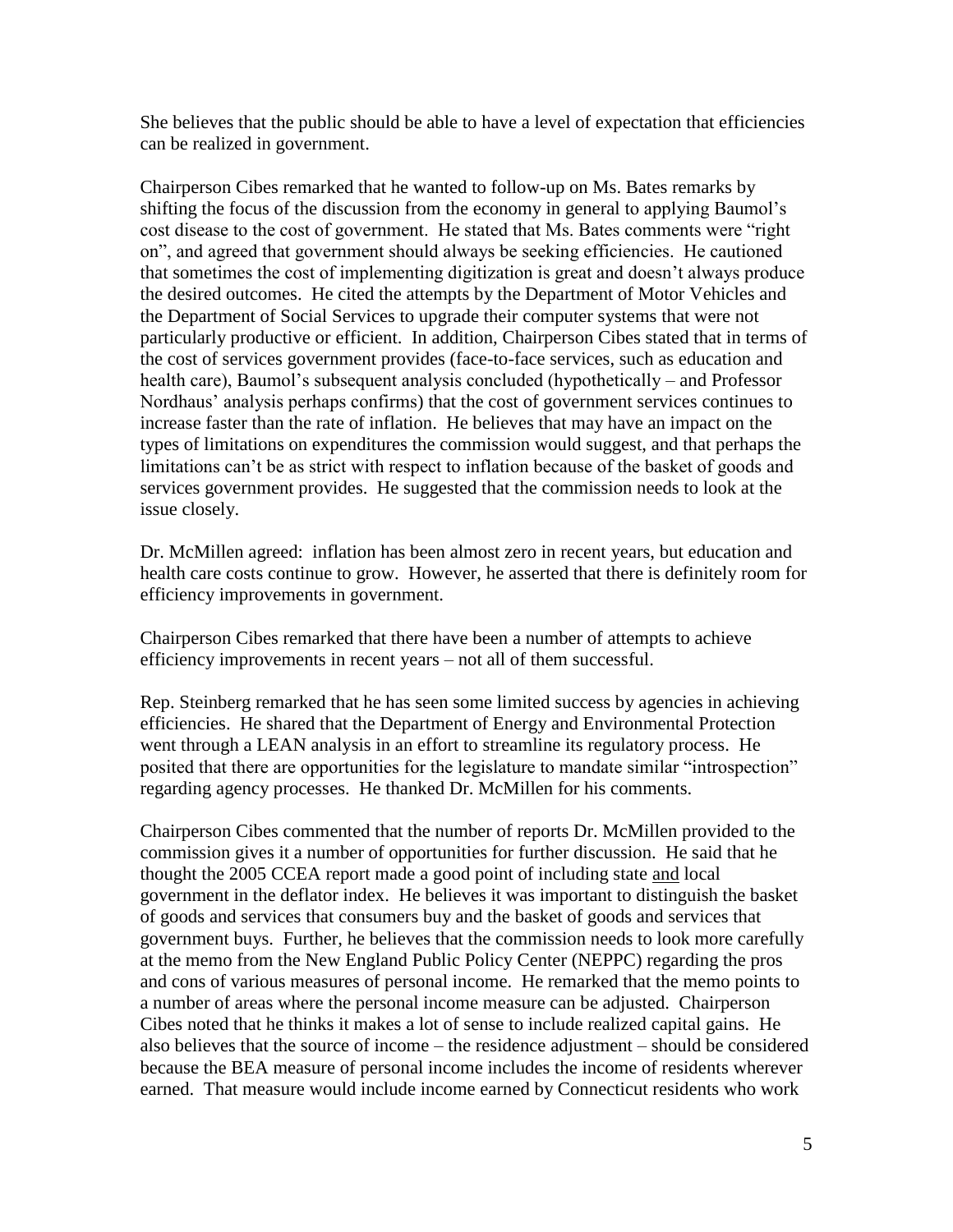in New York State. Those wages cannot be captured by Connecticut, as they are taxed by New York. In the case of Massachusetts, it made sense to include the source of revenue adjustment, as it would result in a net increase in the revenue base. In the case of Connecticut, the adjustment would result in a decrease in the revenue base. However, Chairperson Cibes believes that it is honest to recognize that the income will not be subject to taxation in Connecticut, and so ought to be excluded from the measure of personal income. Further, he thinks the commission should look at whether it is possible to exclude from the measure imputed value of rent from homeowners, although he doesn't know if there is an easy way to do so. He would also like the commission to examine the question of the ability to gather information in a timely way – is there too great a lag time of data for certain measures of personal income or inflation?

Chairperson Cibes remarked to Dr. McMillen that he was pleased to see the "Comparison of BEA Estimates of Personal Income and IRS Estimates of Adjusted Gross Income" paper that Dr. McMillen had provided to the commission. He noted that the paper addressed other adjustments to BEA personal income that he and other members hadn't known. He encouraged commission members to take a close look at the paper.

Regarding future presentations, Chairperson Cibes announced that the July 18 meeting would include a presentation by Dan Kennedy on the state and local government deflator, and the August 1 meeting would include a presentation by Elizabeth McNichol from the Center on Budget and Policy Priorities. Ms. McNichol will speak on various topics she addressed in the May 9 testimony she submitted to the commission. He reminded commission members that they should contact the Co-Chairpersons if they have suggestions for additional presenters. Presenters should provide information to assist the commission in making progress on the definition of personal income, the definition of inflation, and what should be included the measure of general budget expenditures.

Chairperson Widlitz thanked Dr. McMillen for his presentation. She and Chairperson Cibes announced that they would defer discussion of the NEPPC paper to the next meeting.

Chairperson Widlitz reviewed a proposed meeting schedule:

- $\bullet$  July Monday, July 18
- August Monday, August 1
- Monday, August 15
- September Wednesday, September 7 (adjustment for Labor Day)
- Monday, September 19
- October Wednesday, October 5 (adjustment for Rosh Hashanah)
- Monday, October 17
- Monday, October 31 (adjustment for November 7 day before the Election Day)

Rep. Smith suggested that the commission dedicate a meeting to a recap of the materials that have been presented and reviewed and a discussion of what still needs to be addressed. Rep. Steinberg and Chairperson Widlitz concurred with Rep. Smith's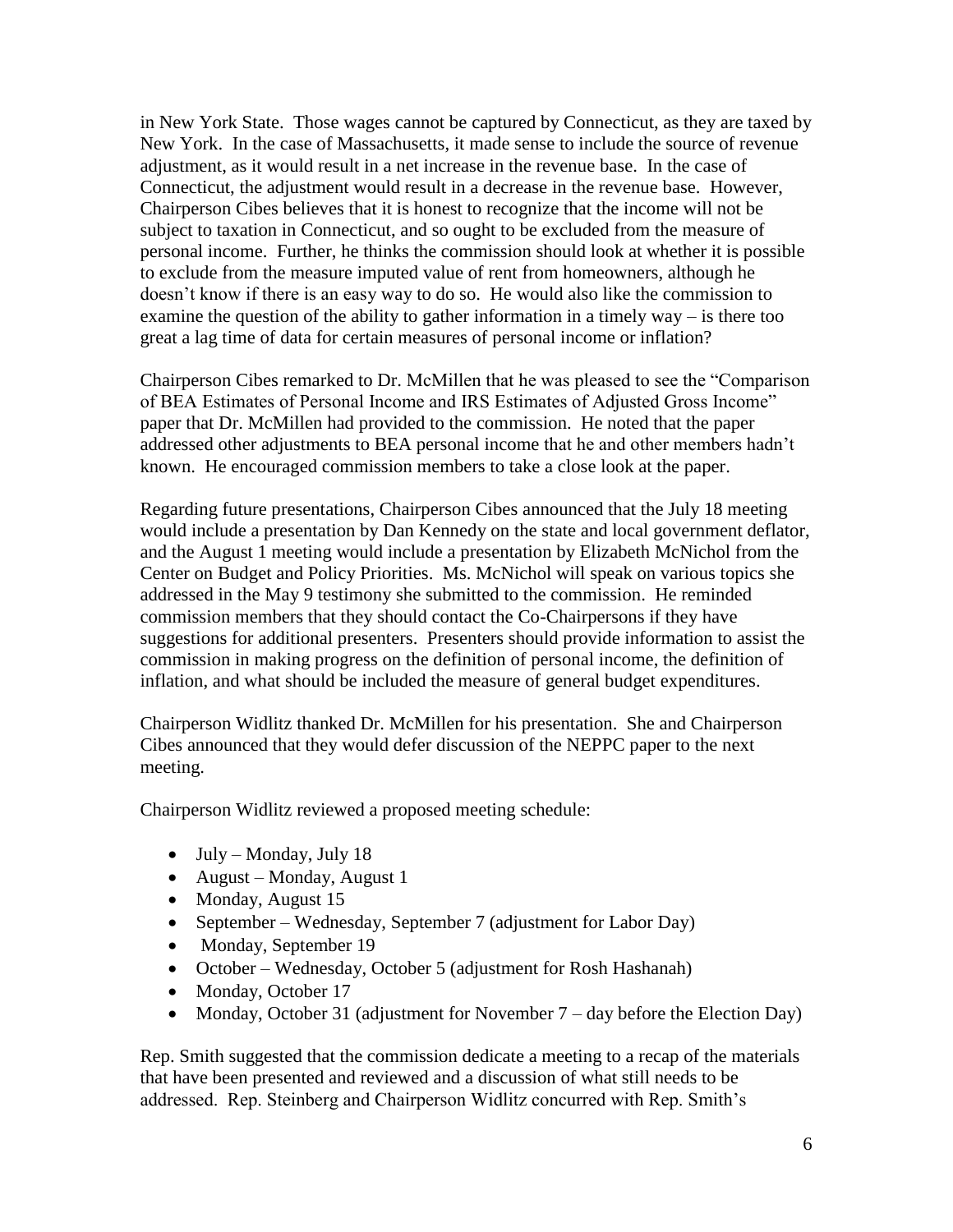suggestion. In addition, Chairperson Widlitz informed members that she and Chairperson Cibes hoped to have presentations completed in August so there was sufficient time to review all of the information presented.

Chairperson Widlitz then shared the recommendation that the public hearings that are required to be held in each of the Congressional districts be scheduled for the week of November 14.

Ms. Bates suggested holding some of the hearings in mid-October.

Chairperson Widlitz replied that she and Chairperson Cibes believe that the commission needs time to develop the definitions. If consensus is reached ahead of schedule, members can look at moving up the hearing dates.

Ms. Bates noted that the Tax Panel did not have sufficient time to generate ideas and then discuss them. She believes the commission should develop definitions earlier, or at least compile ideas regarding the definitions in early September, so members can discuss the ideas at length and present those thoughts to the public for further input.

Chairperson Cibes reminded members that the commission's charge is to go to the public hearings with at least a tentative product and get a series of comments from the public that are relevant to the commission's charge. He believes it is a good idea to get the definitions as firm as possible in September and October. He's not sure if the commission can have a product before then.

Ms. Bates stated that her preference would be to have working definitions and alternatives that would be presented to the public and to let the public know of the commission's thought process. She believes that transparency and public input are important to the process, given how complex the issues are.

Chairperson Widlitz remarked that the purpose of the public hearings is to allow the public to comment on the recommendations and to ask questions of the commission regarding the process. She expressed concern that providing alternatives along with the recommendations would be self-defeating in regards to providing guidance to the legislature. She commented that legislators will have the responsibility to look at the recommendations and listen to the justification for them. It will be their prerogative to accept the course of action recommended by the commission or to go in a different direction. She believes the record the commission will have established will provide all the background information on the commission's deliberations. Chairperson Widlitz stressed that the process can be flexible.

Mr. Hunter suggested that rather than citing alternatives, the commission can provide enough context to inform the public that other ideas were explored, but there were shortcomings to pursuing them.